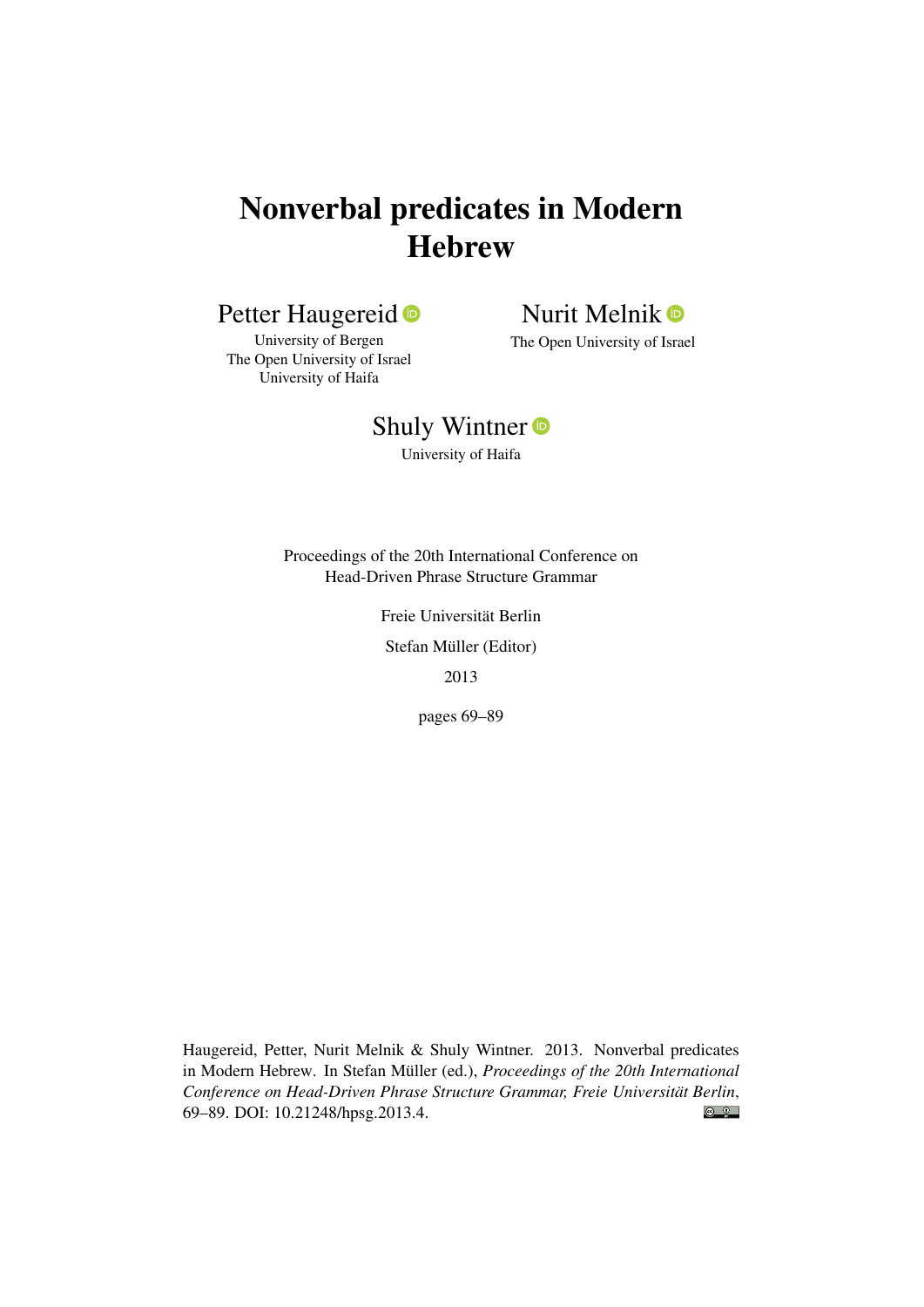#### Abstract

Nonverbal predicates in Modern Hebrew (MH) have been the subject of investigation in a number of studies. However, to our knowledge, none of them was corpus-based. Corpus searches reveal that the nonverbal constructions which are most commonly addressed in the literature are not the most commonly used ones. Once a broader range of data is considered additional issues are raised. Our analysis addresses these issues, unifying the treatment of three types of copular constructions that we identify in MH. The analysis is implemented as part of a larger-scale grammar, and is extensively tested.

## 1 Introduction

This paper contributes to the longstanding discussion of nonverbal predicates and the copula. Our starting point is a corpus investigation of this phenomenon in Modern Hebrew  $(MH)$ .<sup>1</sup> Although nonverbal predicates in MH have been the subject of investigation in a number of studies (e.g., Doron 1983; Falk 2004; Greenberg 2008), to our knowledge, none of the existing studies have conducted a corpus investigation. We will show that an empirical corpus-based examination of this phenomenon reveals patterns which have not been previously considered yet which should be taken into account when proposing a comprehensive analysis.

The standard data items that illustrate these constructions in the literature are:

- (1) a. dani (hu) more/nexmad dani (he) teacher.SM/nice.SM 'Dani is a teacher/nice.'
	- b. ha-yeladim (hem) the-kids (they.M) on the-roof al ha-gag 'The kids are on the roof.'

Here, the predicates consist of NPs (1a), AdjPs (1a), and PPs (1b). The copula linking the subject and the predicate is homonymous with 3rd person pronouns (hence the gloss) and agrees with the subject. The pronominal forms of the copula are only used in present tense, and they are sometimes optional. In past and future tense an inflected form of the verb *haya* 'be' is obligatorily used. The present tense form of *haya* is missing from the MH inflectional paradigm.

(2) a. dina hayta dina was.3SF teacher.SF/nice.SF mora/nexmada

'Dina was a teacher/nice.'

b. dani ve-dina yihiyu danny and-dina will.be.3P teachers.PM/nice.PM morim/nexmadim 'Danny and Dina will be teachers/nice.'

<sup>&</sup>lt;sup>†</sup>This research was supported by THE ISRAEL SCIENCE FOUNDATION (grant No. 505/11).

<sup>&</sup>lt;sup>1</sup> For this study we use a 60-million token WaCky corpus of Hebrew (Baroni et al., 2009).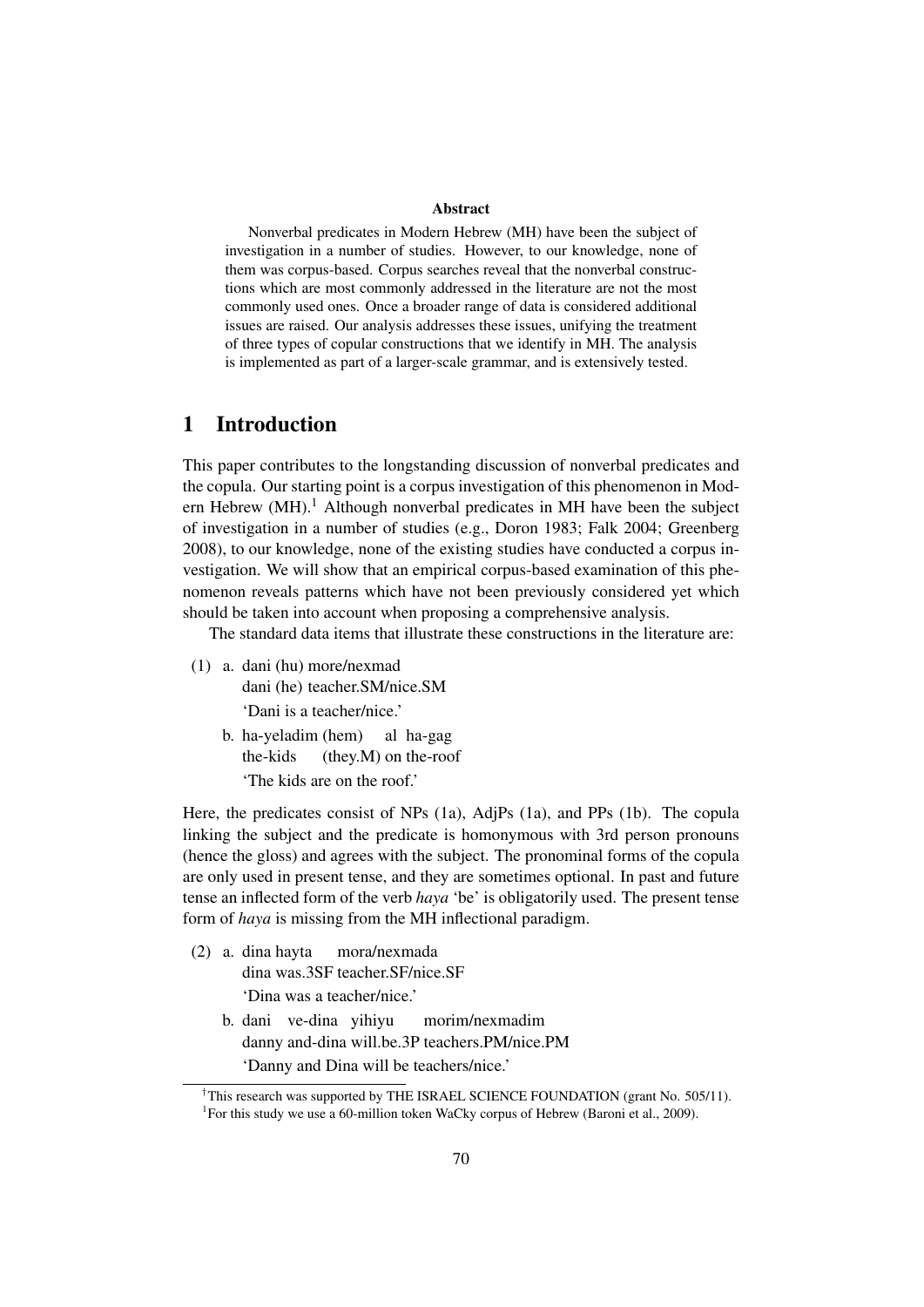In what follows we will refer to the present tense copula as 'Pron' to distinguish it from the past and future tense forms of *haya*.

The sentences above constitute the prototypical examples of the copular construction, as is reflected by the majority of the papers that address this construction (in MH as well as in other languages). The subject in most data items is an animate NP. Less frequent subjects are concrete nouns (e.g., *The books are on the table.*). Yet it is particularly rare to find abstract nouns as subjects. Nevertheless, corpus searches<sup>2</sup> reveal that abstract nouns are in fact more frequent, and, perhaps more importantly, exhibit additional properties which are often overlooked when only animate nouns are examined.

One such property is the use of two additional types of predicates: infinitival VPs and finite clauses. These are illustrated in (3)–(4).

- (3) ha-matara the-goal.3SF she to.enjoy hi lehenot. 'The goal is to have fun.'
- (4) ha-matara the-goal.3SF she that-dani will.enjoy hi she-dani yehene. 'The goal is that Dani will have fun.'

These types of predicates are absent from the literature on copular constructions in MH, yet seem to belong to the same category as the more commonly discussed constructions above. In the following section we will investigate the syntactic properties of all types of nonverbal constructions in MH.

## 2 Syntactic Properties of Nonverbal Constructions in MH

In this section we will focus on a number of syntactic properties of the constructions, which will ultimately be accounted for in the proposed analysis. More specifically, we will address the issues of subject-predicate agreement, word order alternations, unbounded dependency constructions, and the categorial identity of Pron.

#### 2.1 Agreement Patterns

Among the different nonverbal predicates identified in MH, the only relevant ones to consider in terms of subject-predicate agreement are NPs and AdjPs, since both nouns and adjectives in MH are specified for number and gender. Animate nouns are inflected for natural gender and number. Inanimate and abstract nouns have grammatical gender. Adjectives obligatorily agree with whatever they modify; attributive adjectives agree with the nominal head in an NP and predicative adjectives with their subjects (cf.  $(1a) \& (2)$ ).

<sup>&</sup>lt;sup>2</sup> For the English data, The BYU British National Corpus was used (Davies, 2004-).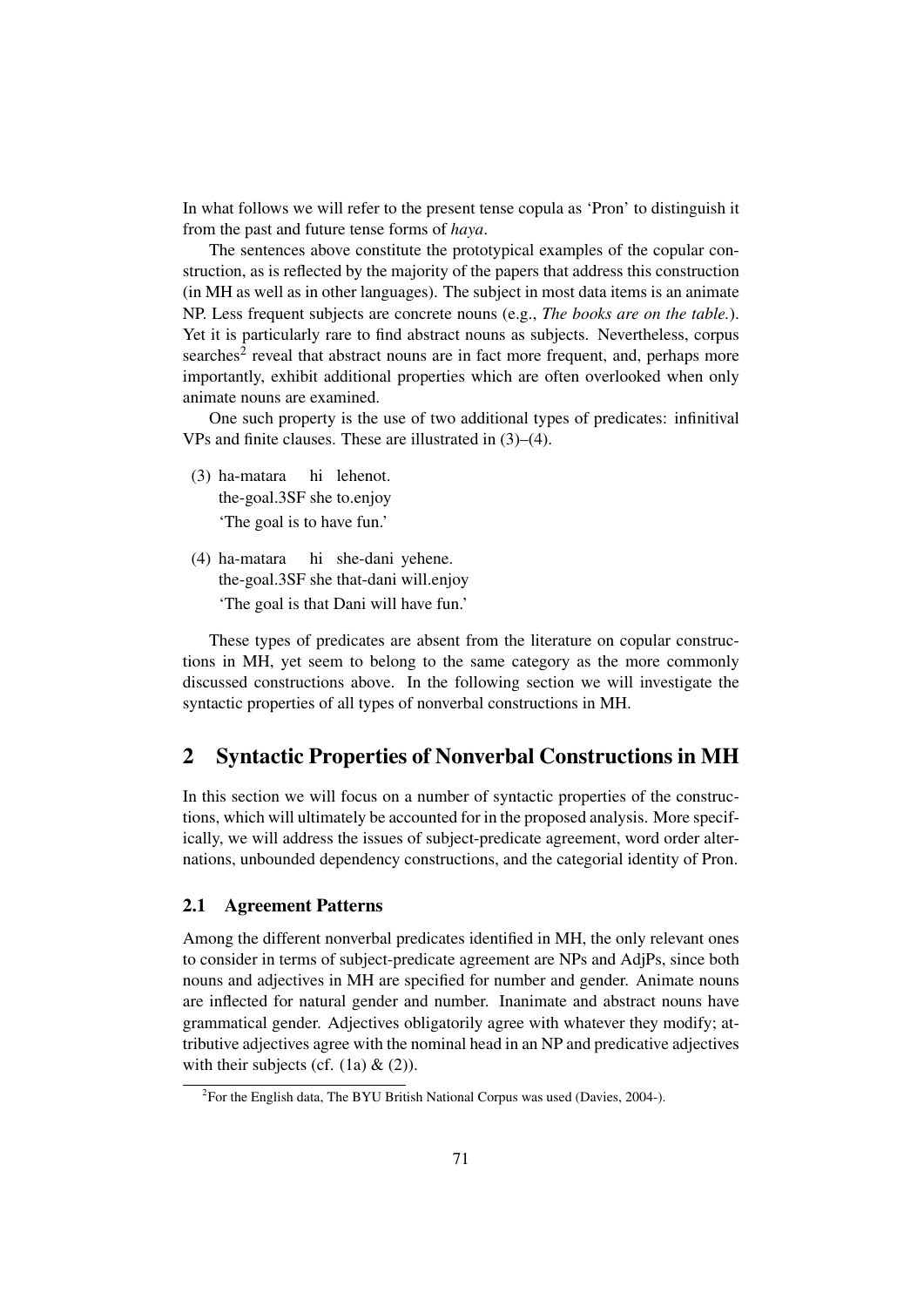The agreement patterns between NP subjects and NP predicates are not as straightforward as those with AdjP predicates. When the NP predicate is an animate noun that has a full number-gender inflectional paradigm the two NPs exhibit full agreement.

- (5) a. ha-more the-teacher.SM he athlete.SM hu sporta'i
	- b. ha-mora the-teacher.SF she athlete.SF hi sporta'it 'The teacher is an athlete.'
- (6) a. ha-morim the-teachers.PM they.M athletes.PM hem sporta'im
	- b. ha-morot the-teacher.PF they.F athletes.PF hen sporta'iyot 'The teachers are athletes.'

With inanimate nouns, which are marked with grammatical gender, gender agreement is irrelevant. Thus in (7) below the masculine subject appears with a feminine predicate. Number, however, does play a role with singular concrete nouns, as singular NP subjects are incompatible with plural NP predicates.

(7) ha-sefer the-book.SM he gift.SF/gifts.PF hu matana/\*matanot 'The book is a gift.'

There are, however, examples of number mismatches when abstract nouns are involved. In (8), a singular NP subject appears with a plural NP predicate.

(8) ha-hesber the-explanation.SM the-single.SM to-his.victory he the-promises.PF ha-yexidi le-nicxono hu ha-havtaxot ha-mafligot the-overarching.PF that-he gave to-his.voters she-hu natan le-boxarav 'The only explanation for his victory is the over-arching promises that he gave his voters.'

Furthermore, with plural subjects the cardinality of the NP predicate encodes a collective vs. distributive distinction, where singular predicates produce a collective reading (9a), and plural predicates a distributive one (9b).

- (9) a. ha-sfarim the-books.PM the-these.PM they.M present.SF from-my.brother ha-'ele hem matana mi-axi 'These books are a present from my brother.'
	- b. ha-sfarim the-books.PM the-these.PM they.M presents.PF from-my.friends ha-'ele hem matanot mi-xaverai 'These books are presents from my friends.'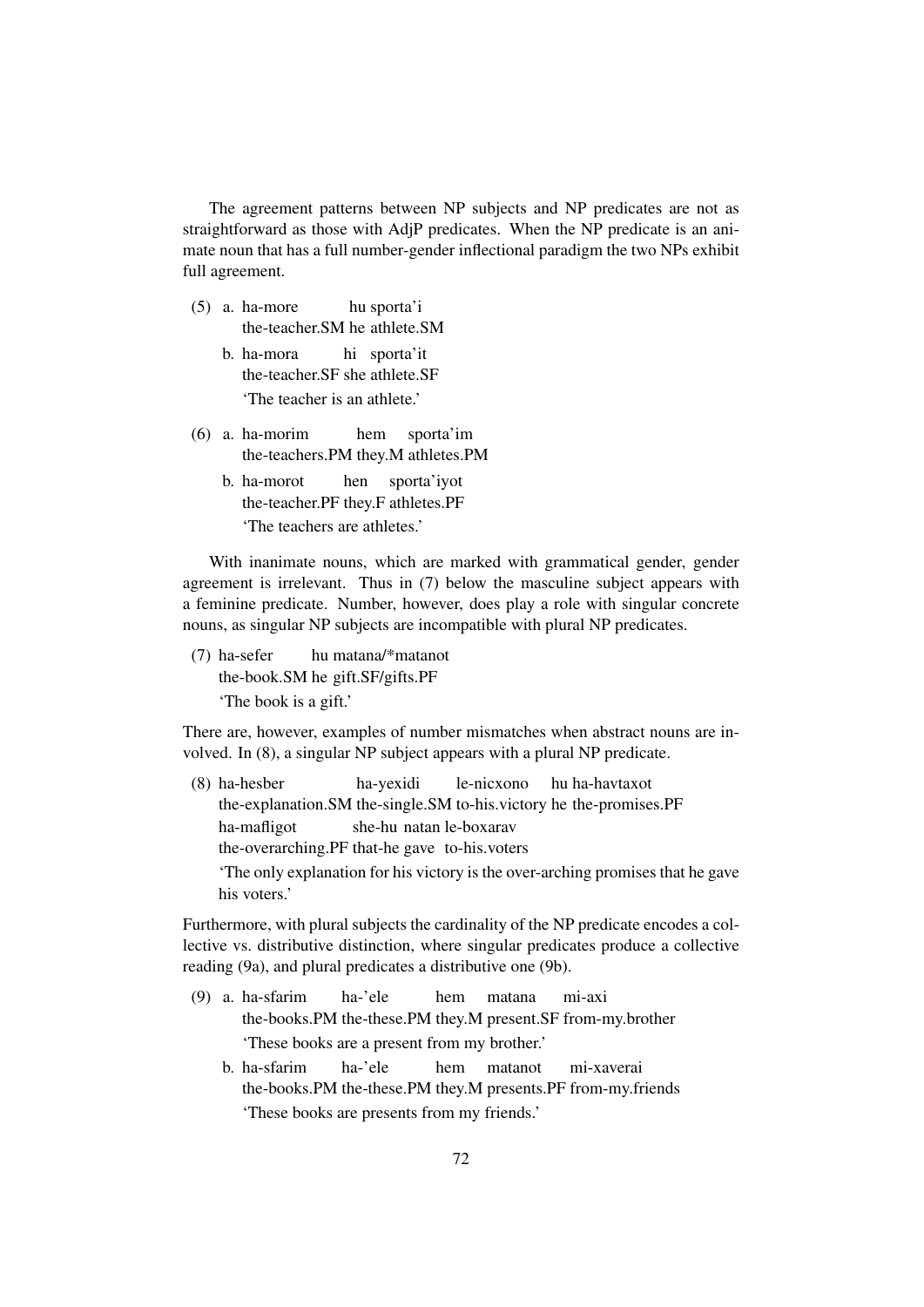As the English translations of these example sentences indicate, these number agreement patterns are similar in the two languages.

### 2.2 Word Order Alternations

The unmarked word order of clauses in MH is SVO, and this applies to clauses with nonverbal predicates as well. Nevertheless, a number of word order alternations were attested in the corpus. In one such alternation, exemplified by (10), Pron follows the predicate.

(10) shtei ha-yecirot two the-pieces. PF parallel. PF they. F from-aspect the-structure makbilot hen mi-bxinat ha-mivne 'The two pieces are parallel in terms of their structure.'

Moreover, there are attested examples of predicate-initial constructions (aka inverse copular constructions), where Pron optionally appears between the predicate and the subject  $(11a)$ .<sup>3</sup> However, no occurrences of predicate-initial and Pron-final clauses (Pred-S-Pron) were attested (cf. (11b)).

(11) a. me'atim (hem) few.PM (they.M) the-topics.PM the-occupying.PM ACC the-discourse ha-nos'im ha-ma'asikim et ha-siyax ha-ciburi the-public

'Few are the topics which occupy the public discourse.'

b. \* me'atim ha-nos'im few.PM the-topics.PM they.M hem Intended meaning: 'The topics are few.'

Finally, one position where Pron does not occur is clause-initially, regardless of the relative ordering of the subject and predicate.

### 2.3 Unbounded Dependency Constructions

"Extraction" from clauses with nonverbal predicates is possible with subjects and predicates. When predicates are extracted Pron can optionally appear (12). When subjects are extracted Pron is absent (13).

(12) a. eifo (hu) where the-car ha-oto? 'Where is the car?' b. adayin lo still NEG clear what (she) the-reason.PF barur ma (hi) ha-siba 'It is still not clear what is the reason.'

 $3$ It appears that the "weight" of the subject NP plays a role in the licensing of this construction.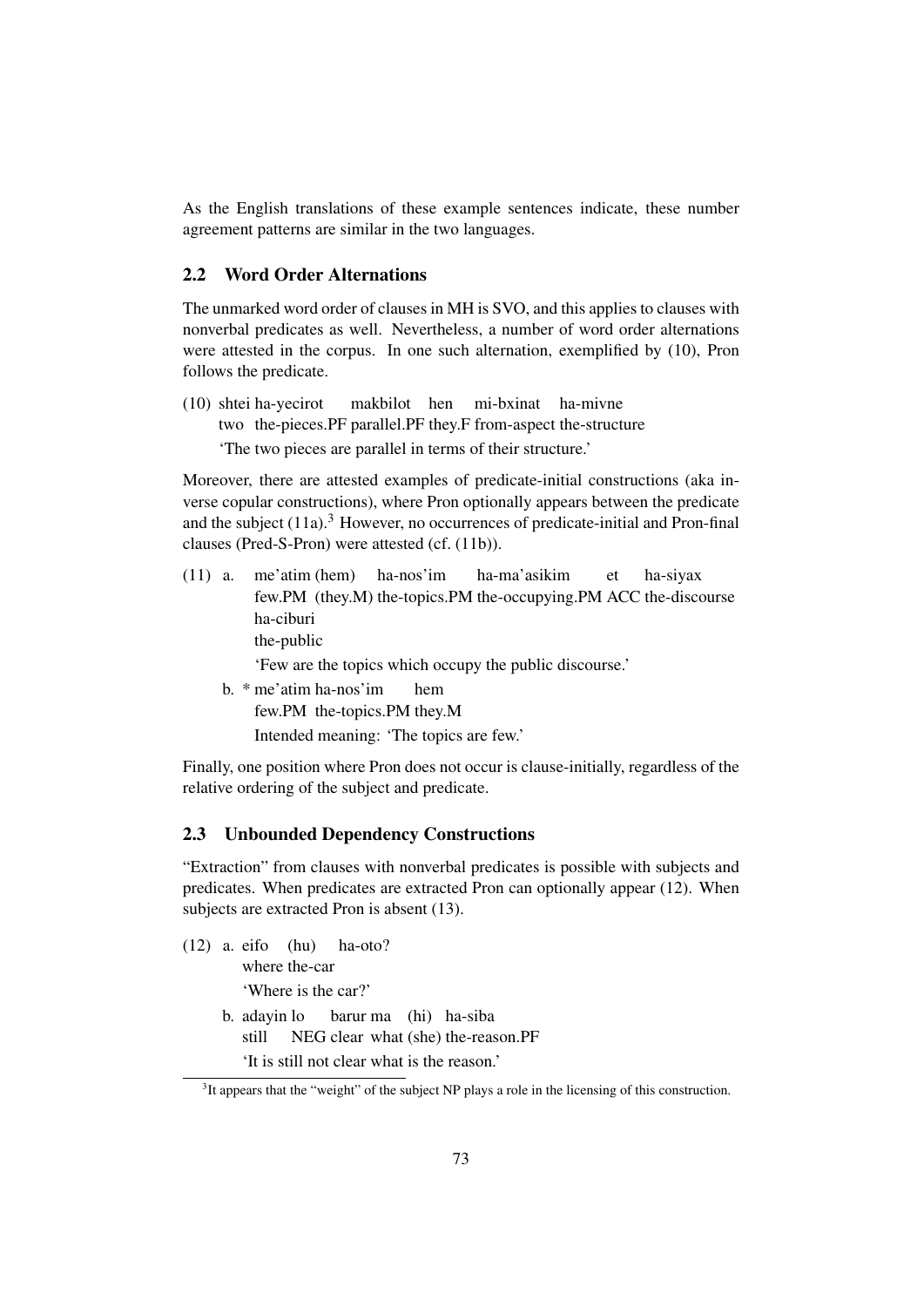(13) mi (\*hu) ayef? who he tired.SM 'Who is tired?'

When subjects of nonverbal predicates are relativized the relativizer *she-* 'that' is prefixed to the predicate, an AdjP in the following example. Similarly to subject wh-questions, Pron cannot occur in this construction.

(14) zehu sug ha-mahalaxim she-ofyaniyim lo this-he type the-moves.PM that-typical.PM to-him 'This is the type of moves which are typical of him.'

## 2.4 What is Pron?

Pron is identical in form to 3rd person personal pronouns and it obligatorily agrees in number and gender with the subject. Nevertheless, we assume that it is not a pronoun. First, Pron is not assigned a semantic role. Second, it can be used as a copula in a construction where the subject is a personal pronoun (15) and the person features of the two elements are mismatched.

- (15) ani hu ha-manhig
	- I he the-leader
	- 'I am the leader.'

Third, the wh-words *ma* 'what' and *mi* 'who' have variants that are inflected for number and gender. Inflected wh-forms are used only in the present tense copular construction (cf. (16b)  $\&$  (17b)), while the pronoun in the periphrastic form can be either Pron or a pronoun (cf. (16a) & (17a)).

- (16) a. ma hi ha-be'aya? what she the-problem.SF
	- b. mahi what-she the-problem.SF ha-be'aya? 'What is the problem?'
- (17) a. ma hi amra? what she said.3SF
	- b. \* mahi what-she said.3SF amra? 'What did she say?'

The cliticized form of Pron can also appear with the demonstrative *ze*, while personal pronouns cannot.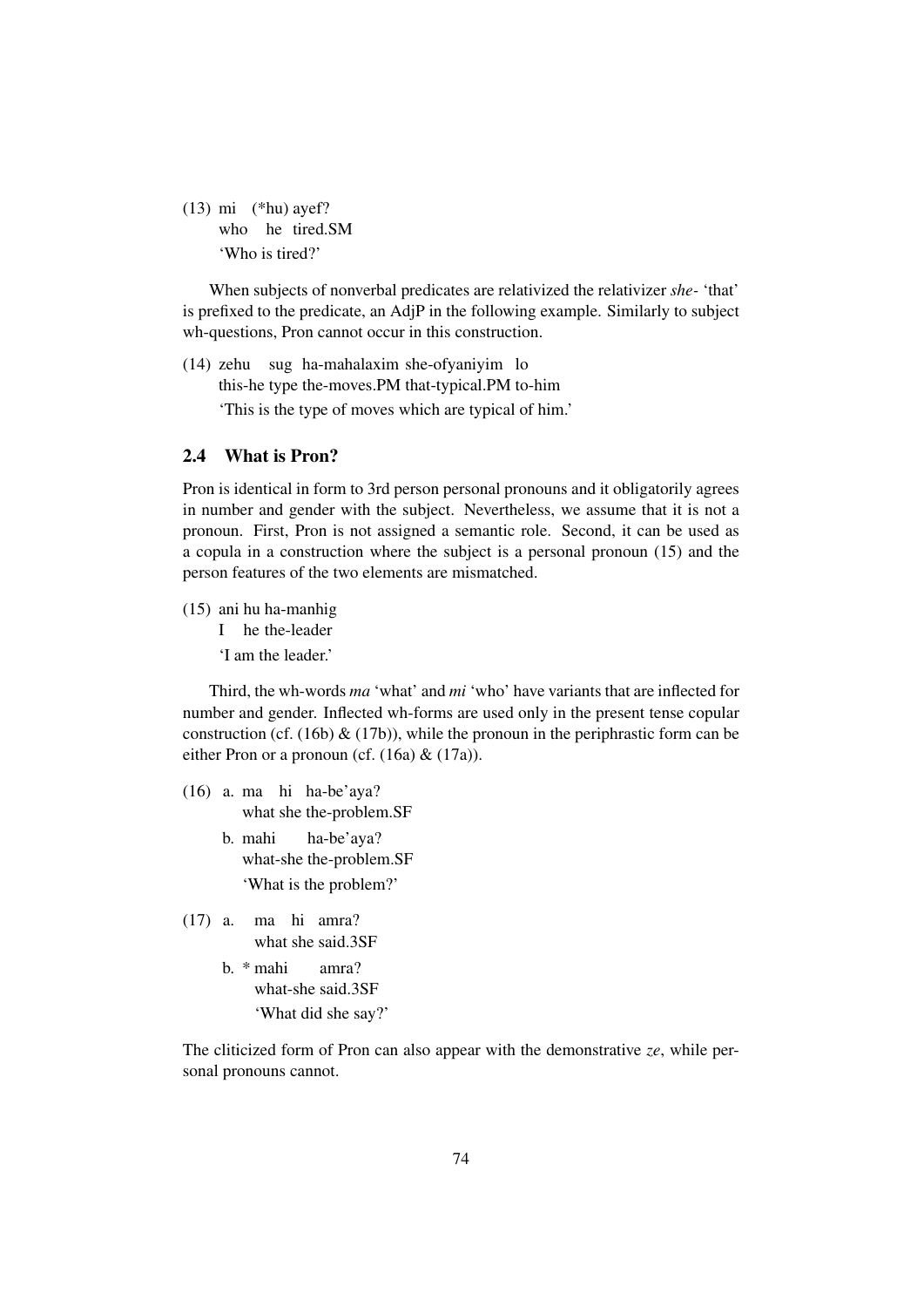(18) zehu axi this-he axi 'This is my brother.'

(19) \* zehu this-he

'It's him'

Nevertheless, Pron cannot be classified as a clitic since there are no adjacency requirements between it and the subject or predicate. Adverbs can be placed in the two positions.

- (20) a. ha-seret the-movie.SM he actually circular.SM completely hu be'ecem ma'agali lexalutin 'The movie is actually completely circular.'
	- b. kol ha-mishkal all the-weight.SM actually he in.the-stomach be'ecem hu ba-beten 'All the weight is actually in the stomach.'

The similar function of present tense Pron and past/future tense *haya* 'be' suggests that Pron may be a type of a verb. However, as Doron (1983) notes, the distribution of Pron is distinct from verbs in general, and *haya* in particular. For example, V2 like constructions occur in MH with 'real' verbs (21), but not with Pron (22).

- (21) a. hayom Dani roce today Dani wants.SM banana banana
	- b. hayom roce today wants.SM Dani banana Dani banana 'Today, Danny wants a banana.'
- $(22)$  a. today Dani he teacher Dani hu more
	- b. \* hayom hu Dani more today he Dani more 'Today, Danny is a teacher.'

An additional distinction involves the placement of the negative *lo*:

- (23) a. Dani lo dani NEG wants.SM banana roce banana 'Danny doesn't want a banana.'
	- b. Dani lo dani NEG was.3SM teacher haya more 'Danny wasn't a teacher.'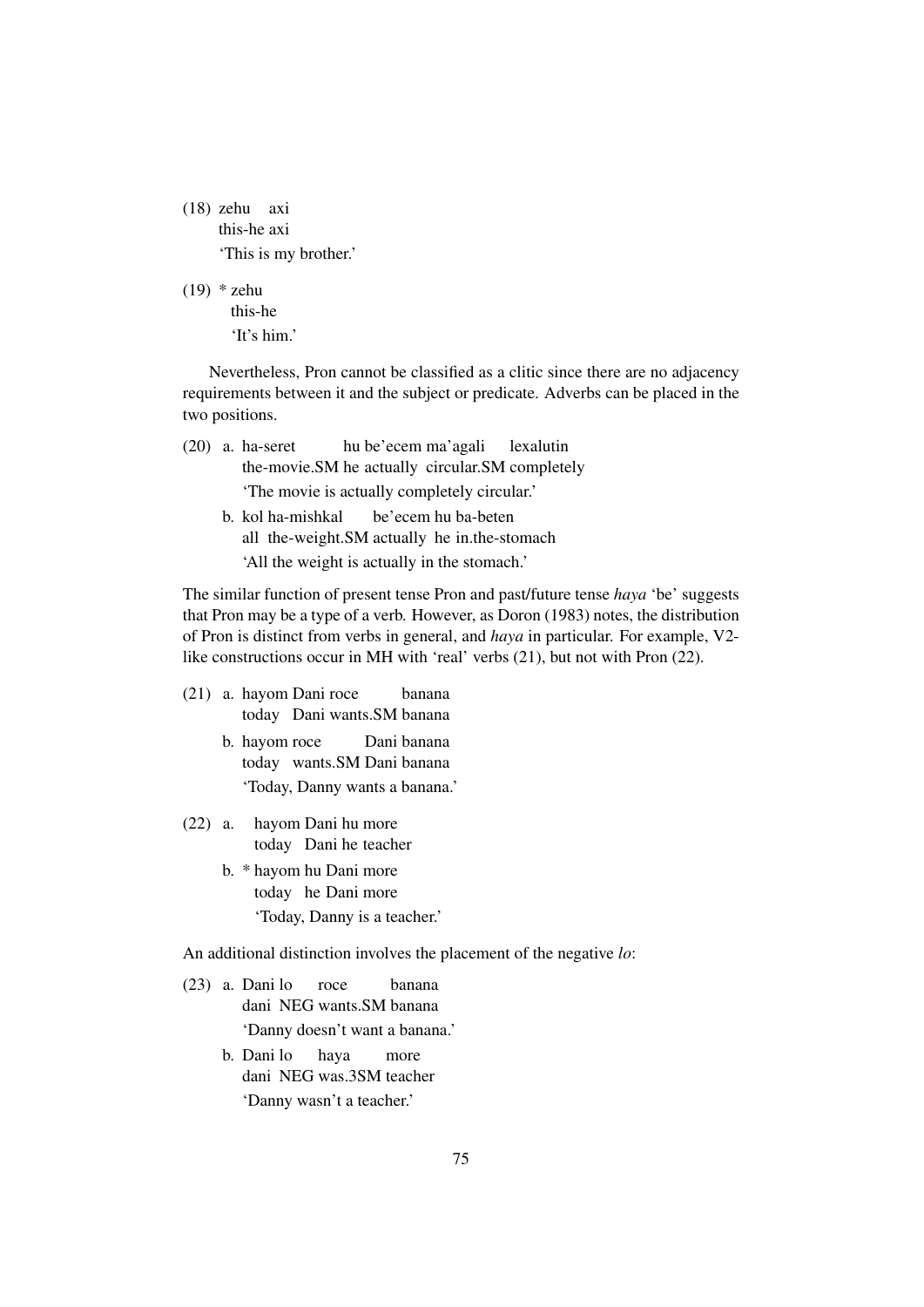(24) Dani hu lo dani he NEG teacher more 'Danny isn't a teacher.'

Moreover, in subject extraction constructions such as (13) and (14) above, where Pron is not licensed, the inflected forms of *haya* appear in past and future tense.

To summarize, the types of predicates involved, the agreement patterns between subjects and predicates, the word order alternations, and the categorial identity of Pron and its apparent optionality, are all issues which need to be addressed when proposing an account of the data. In what follows we first review previous HPSG-based analyses of copular constructions and then present our proposal.

## 3 Nonverbal Constructions in HPSG

#### 3.1 The Role of the Copula

The 'canonical' HPSG analysis of nonverbal predicate constructions views the copula as a type of a subject raising verb that structure-shares the subject requirement of its predicative complement, and combines with the subject to realize this requirement and form a clause. Importantly, in this analysis the copula does not contribute to the semantics of the clause. These properties are captured in the abbreviated description of the copula *be* (Pollard & Sag, 1994, 147).

$$
\begin{bmatrix} (25) \begin{bmatrix} \text{CAT} \mid \text{SUBCAT} \end{bmatrix} \begin{bmatrix} \text{LNP} \setminus \text{XP} \end{bmatrix} + \text{PRD}, \text{SUBCAT} \langle \text{L} \rangle \end{bmatrix} \begin{bmatrix} \text{L2} \end{bmatrix}
$$

This approach to the construction requires that nonverbal predicates select for NP subjects and be marked as +PRD. To this end, a lexical rule takes as input a 'regular' noun lexeme and outputs a predicative noun with a non-empty SUBCAT list (Pollard & Sag 1994; Ginzburg & Sag 2000). The motivation for identifying predicational phrases as such extends beyond the copular construction, since the same class of predicates have a similar distribution (Pollard & Sag, 1987, page 66).

This analysis adequately accounts for the constructions commonly considered in the literature. Nevertheless, when more data and other languages are investigated the analysis faces some problems.

Van Eynde (2008) raises a number of arguments against the lexical rule analysis. He objects to the systematic ambiguity which the noun rule introduces. Moreover, he provides evidence against a raising analysis which identifies the subject of the copula with the subject of the predicate. One such case is the infinitival VP predicate, such as illustrated in (3) above. The unexpressed subject of the VP 'to enjoy' has arbitrary reference which cannot be equated with the subject of the clause 'the goal'. This observation holds for the MH data above, its English translation, and the Dutch examples given by Van Eynde (2008). Moreover, when clausal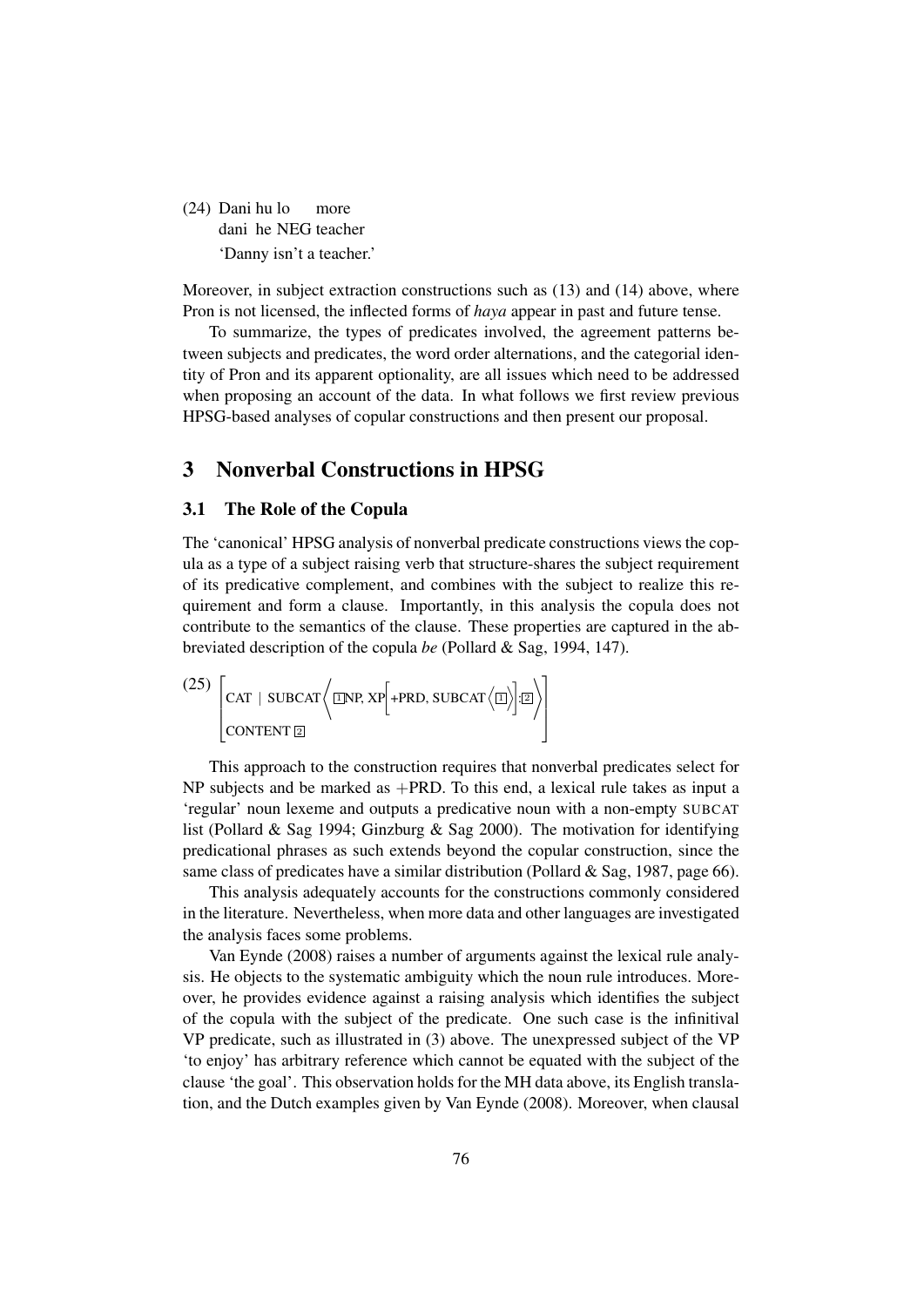predicates are involved (e.g., (4)) no unexpressed subject exists, since the subject of the clausal predicate is realized within the predicate itself.

Van Eynde (2008; 2009; 2012) proposes a Montagovian treatment of predicative complements, which shifts the burden from the predicate to the copula (or the selecting verb). According to his analysis, the copula is not devoid of semantic content. Rather, the semantic link between the subject and the predicate is captured in the lexical entry of the copula.

(26) 
$$
\begin{bmatrix} \text{PHON} & \langle be \rangle \\ \text{ARG-ST} & \langle NP_{\boxed{1}}, NP_{\boxed{2}} \rangle \\ \text{SS} | LOC | CONTENT | NUCLEUS \begin{bmatrix} be-rel \\ THEME & \boxed{1} index \\ ATTRIBUTE & \boxed{2} index \end{bmatrix} \end{bmatrix}
$$

One argument for the necessity of ascribing semantic content to the copula comes from the assignment of the EXPERIENCER role in sentences such as *This book is too expensive for me*. If the copula is semantically vacuous, Van Eynde asks, what assigns the EXPERIENCER role to the PP *for me*?

#### 3.2 Copula Omission

While Van Eynde places the burden of the licensing of the construction on the copula, MH as well as other languages allow its omission in certain contexts. Although Van Eynde (2009, 368) argues that this "is not by itself an argument for semantic vacuity" the (sometimes optional) omission of a copula is a challenge to an analysis in any framework. In the HPSG framework phonologically empty elements are generally avoided. Nevertheless, several accounts of copular constructions in a variety of languages do assume empty elements.

Bender (2001) proposes a "silent verb analysis" to account for copula absence in African American Vernacular English (AAVE). Her argument is based on complement extraction. When the predicative phrase is extracted in copula-less clauses (e.g., *Where your car?*) there needs to be a place to register the extraction site. This, she argues, can be done either by reintroducing traces or by the use of a silent copula. Both solutions require the stipulation of phonologically empty elements.



Figure 1: Bender's analysis of copula absence in AAVE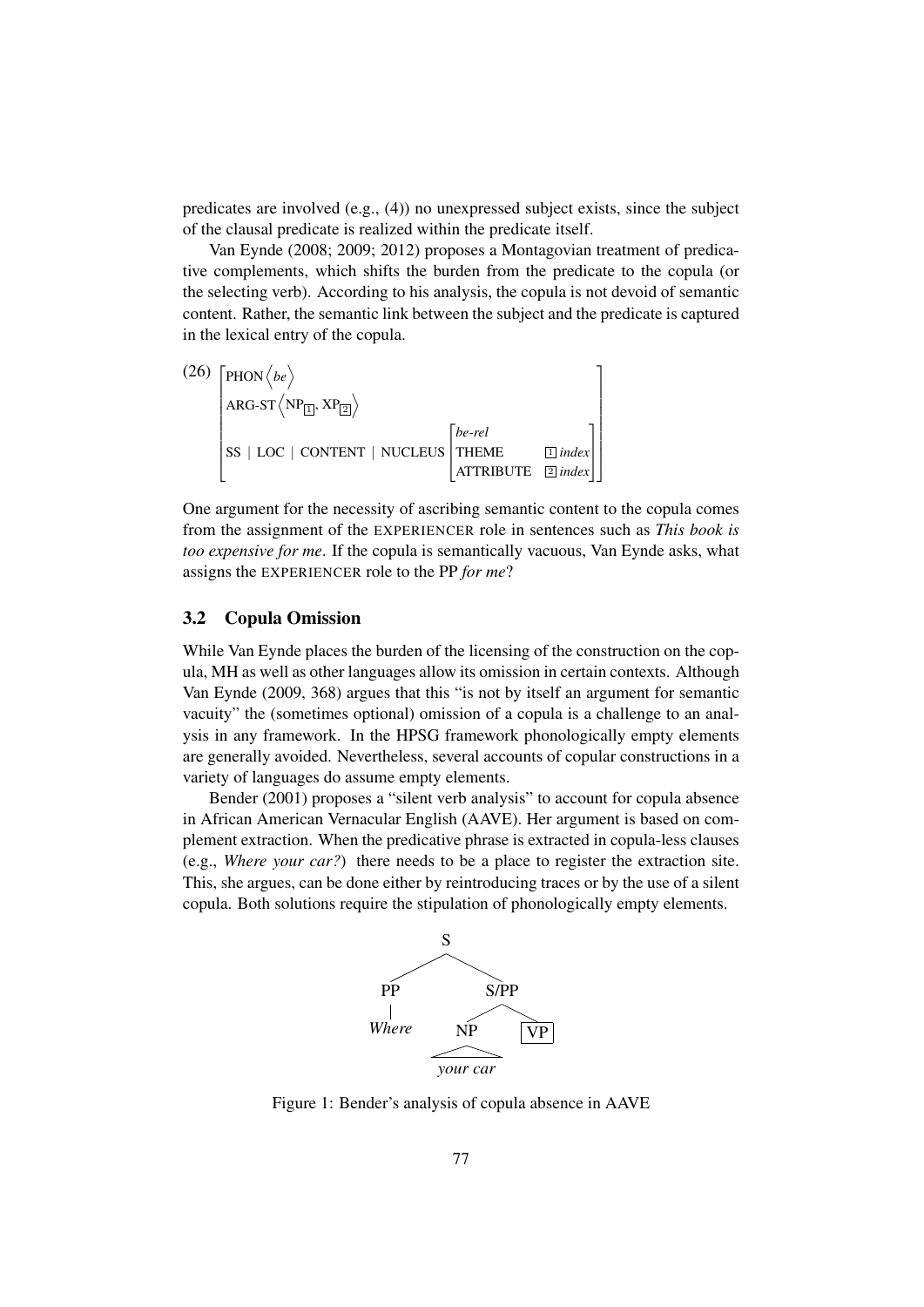Müller  $(2002;$  to appear) argues that in certain constructions the use of empty elements is advantageous. One such case is the omission of the copula in declarative sentences in German, where assuming a phonologically empty copula preserves the topological fields. Moreover, he demonstrates that the avoidance of empty elements may lead to the stipulation of additional rules and schemata, as well as a linguistically less insightful grammar.

A construction-based analysis of zero copula is proposed by Henri & Abeillé (2007) for the copular construction in Mauritian. They show that the Mauritian copula does not behave like the AAVE copula. Its realization or omission are construction-dependent, as the copula appears only in extraction contexts. This particular behavior, they argue, lends itself well to a construction-based analysis. Moreover, they conclude that a null form analysis is warranted only in cases where the distribution of the copula and zero copula are not complementary.

## 4 An Analysis of MH Nonverbal Predicates

The analysis we propose provides a unified account of the three types of constructions identified for MH: the present tense construction, with and without Pron, and the past/future construction with verb-like inflected *haya* 'be'. It accounts for the entire range of nonverbal predicates of MH: NP, AdjP, PP, AdvP, VPinf, and S.

Similarly to Van Eynde (2008; 2009; 2012), we propose that nonverbal constructions do not involve raising. While raising requires identity between the subject of the copula and the subject of the predicate, this is not the case with infinitival VPs or clauses (e.g.,  $(3)$ ,  $(4)$ ). In addition, a raising construction is not compatible with cases of agreement mismatches, such as in (7) above.

Moreover, contrary to 'standard' HPSG analyses, we concur with Van Eynde in assuming that the semantic content of the copula is not vacuous. Rather, its function is to link the subject and the predicate. Nevertheless, unlike Van Eynde's analysis, ours does not require all predicates to be of type *scope-object*. Predicates are linked to the subject by the *copula-rel* depending on their type.

Finally, we assume the existence of a phonologically empty Pron element which shares the syntactic and semantic properties of the overt Pron and the verbal *haya* 'be'. In doing so we can account for cases of complement extraction, which were shown by Bender (2001) (for AAVE) to require the stipulation of an empty element. Moreover, this approach enables us to provide a unified account of the three constructions and to "capture the facts in an insightful way", in the words of Müller (to appear, page 103).

#### 4.1 Grammar Design

The grammar we design makes a distinction between the parse tree and the constituent structure (Haugereid & Morey, 2012). The parse tree is left-branching, and is built incrementally (Figure (2)). Each step of the parse is licensed by a *structure*,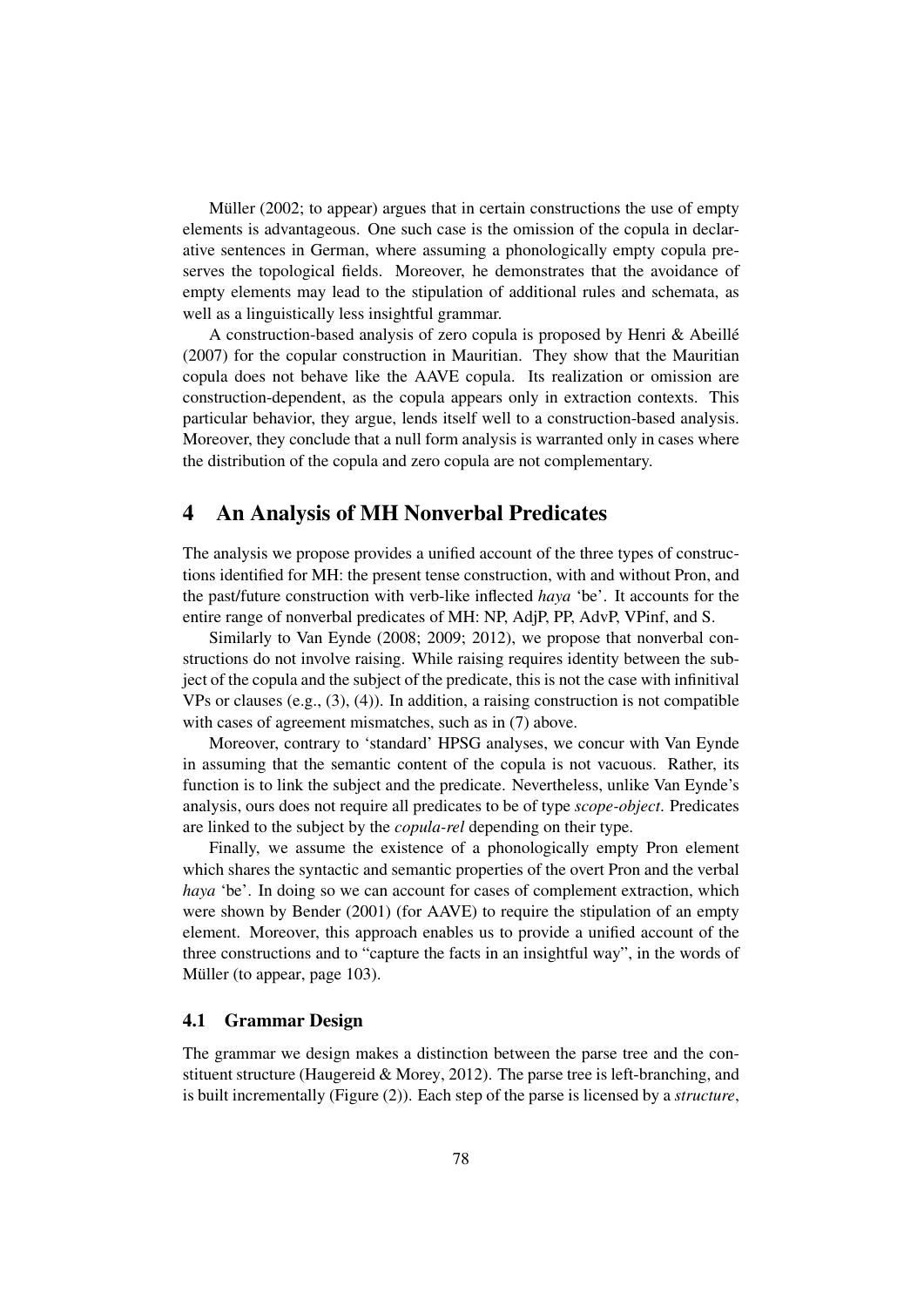a subtype of *sign*. *Structures* have an ARGS list consisting of either one or two members. The first member describes the string parsed so far, and various features of this string are used to constrain the properties of the following word. These constraints are encoded in the second member of the ARGS list. An additional feature, VBL, is used to record whether a verb is still required, and if so, to pose constraints on that verb.

The grammar that generates the parse tree implements a stack that stores the necessary features of some ('matrix') constituent(s) while a dependent structure is generated. The grammar has tree types of rules; (i) *emb-struct* rules, (ii) *in-conststruct* rules, and (iii) *pop-struct* rules.

The *emb-struct* rules push constituent structures onto the stack, attaching the first word of the dependent. This is illustrated in  $((27))$ , where the feature 'F  $[1]$ ' represents the features of the matrix constituent, the feature  $\mathbb{E}[Z]$  represents the features of the dependent, and the feature S represents the stack. The *in-const-struct* rules add words to constituents that have already been initiated. This type of rules is illustrated in ((28)), where the feature S, representing the stack, is transferred from initial daughter to mother. The rules used in our account of copulas in Hebrew are of this type, and as will be shown, this kind of rules can be unary-branching. Finally, *pop-struct* rules explicate dependent constituent structures, popping their matrix structure off the stack. This is illustrated in ((29)).



An analysis of a simple transitive sentence (*The boy is eating a fish*) is shown in Figure 2. A rule of type *vbl-struct*, which is a subtype of *in-const-struct*, adds the verb which is selected via the VBL feature (tagged  $\boxed{2}$ ). The VBL value of the verb is transferred to the mother *vbl-struct*, thus constraining whether or not an additional verb is expected. In Hebrew, there will only be one verb, hence the VBL value transferred to the mother will always be *anti-synsem*.

Although the parse tree is strictly left-branching, a corresponding constituent structure which encodes the appropriate semantic structure can be extracted declaratively from the AVM resulting from the parse. For each node in the parse tree, the path to the root node of the corresponding constituent tree is reflected by the stack. When a dependent structure is introduced in the parse tree, with an *emb-struct* rule, a bracket is opened in the constituent tree, and when a dependent is com-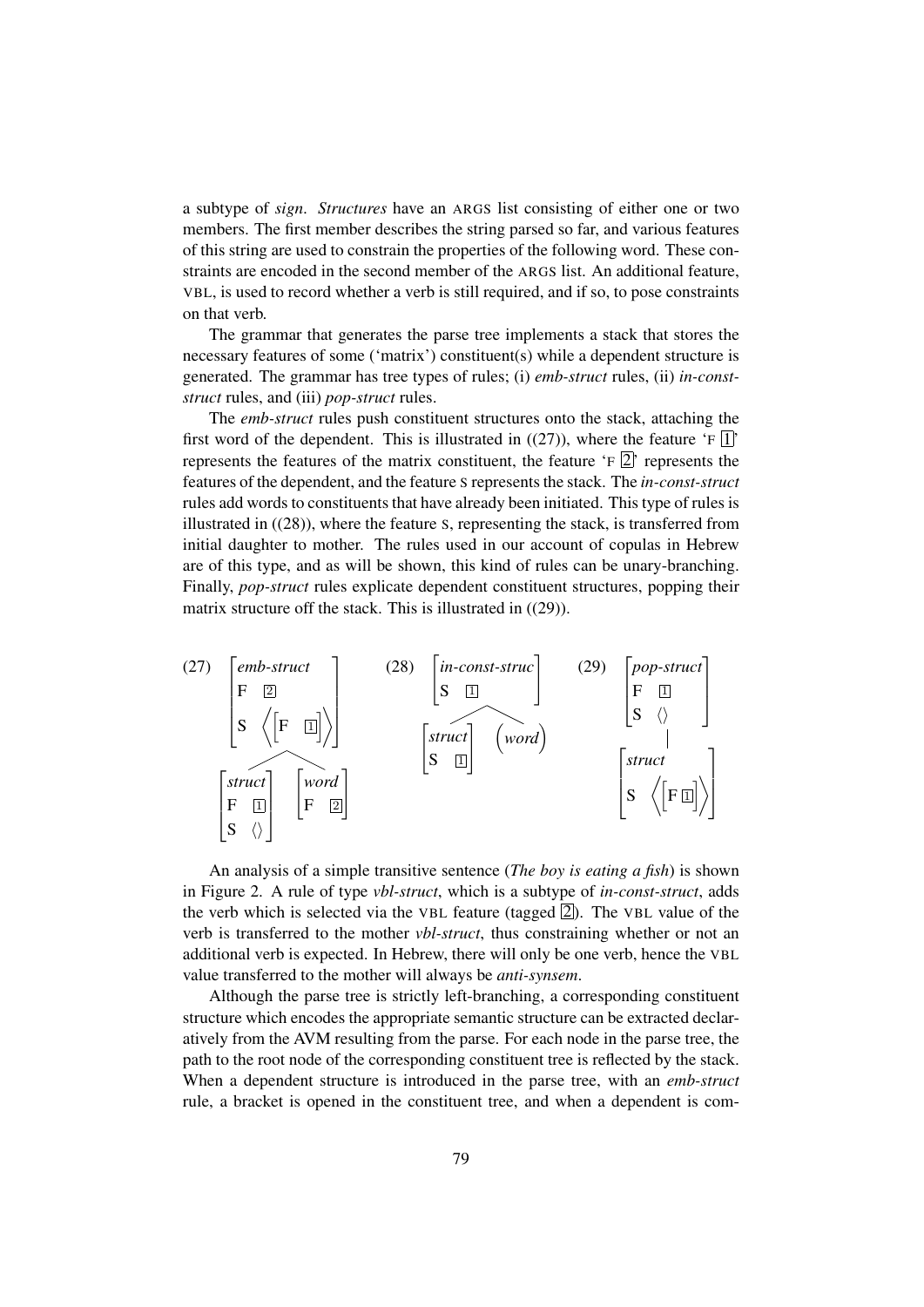

Figure 2: Parse tree for transitive sentence in Hebrew

pletely identified, with a *pop-struct* rule, a bracket is closed in the constituent tree. The constituent structure we assume is relatively flat; see Figure (3).

## 4.2 The Type Hierarchy

In accounting for nonverbal constructions in MH we distinguish between two cases: the present tense construction, with and without Pron, and the past/future construction with inflected *haya* 'be'. Nevertheless, we recognize a set of properties that the two types have in common. This is reflected in the type hierarchy in Figure 4.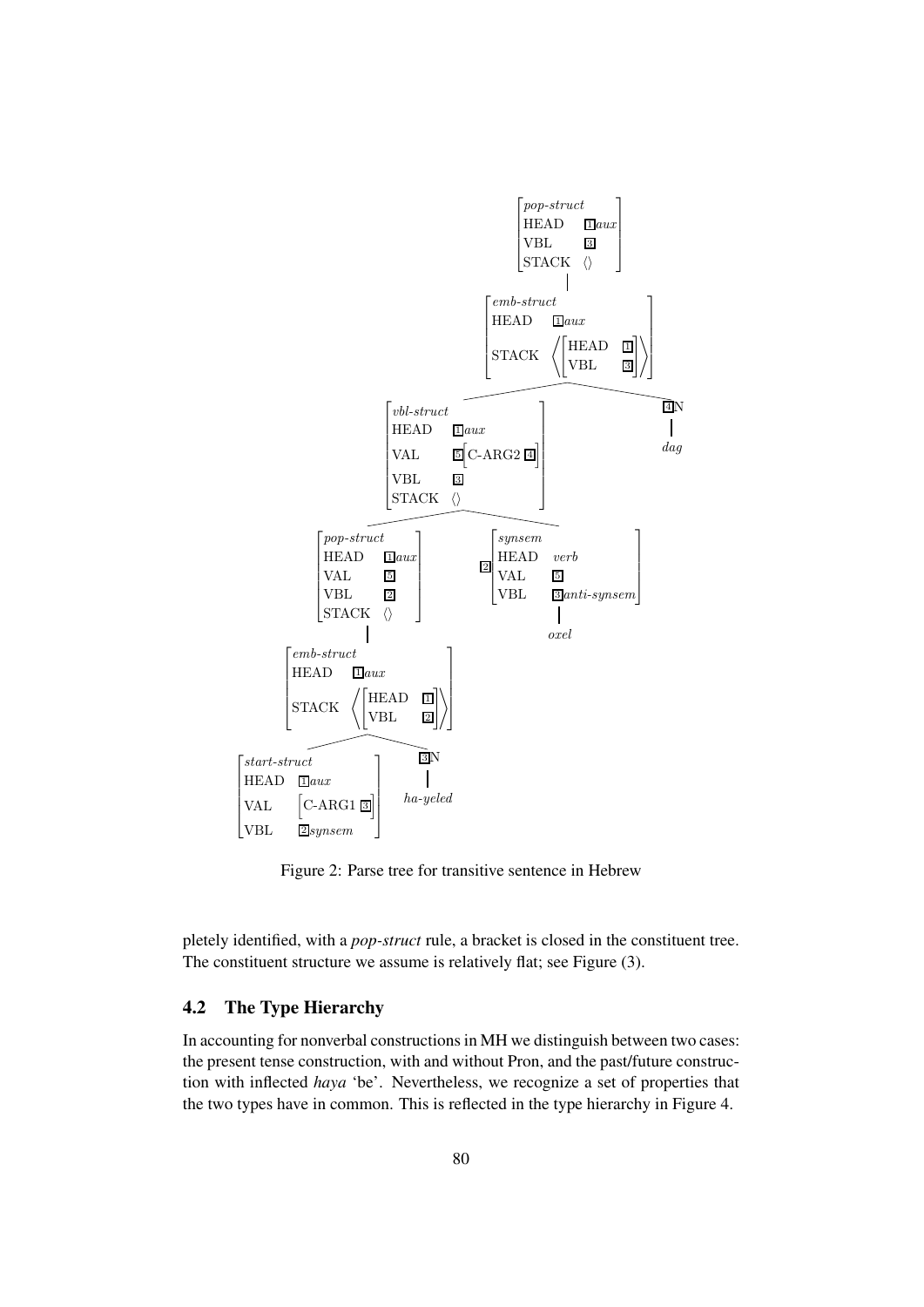

Figure 3: Constituent tree for transitive sentence in Hebrew



Figure 4: Type hierarchy of copula signs

The type *cop-sign* subsumes all copula signs and specifies their valence requirements and semantic content.



The syntactic relationship between the subject and the predicate is defined in the VAL feature. The value *arg12-14* of C-FRAME indicates a transitive frame. C-ARG1 is associated with the subject, and the different kinds of predicates are distributed over two alternating features: C-ARG2 is associated with direct objectlike arguments (of type *c-i-n*: S, VPinf, and NP), and C-ARG4 is associated with delimiters (AdjP, AdvP and PP). With C-ARG4 predicates an additional constraint is stated: the INDEX value of the subject (tagged  $\overline{3}$ ) is structure-shared with the ARG1 of the key relation denoted by the predicate. This constraint introduces a semantic predication relation between the two elements. Moreover, it ensures the full agreement between subjects and AdjP predicates, since adjectives are required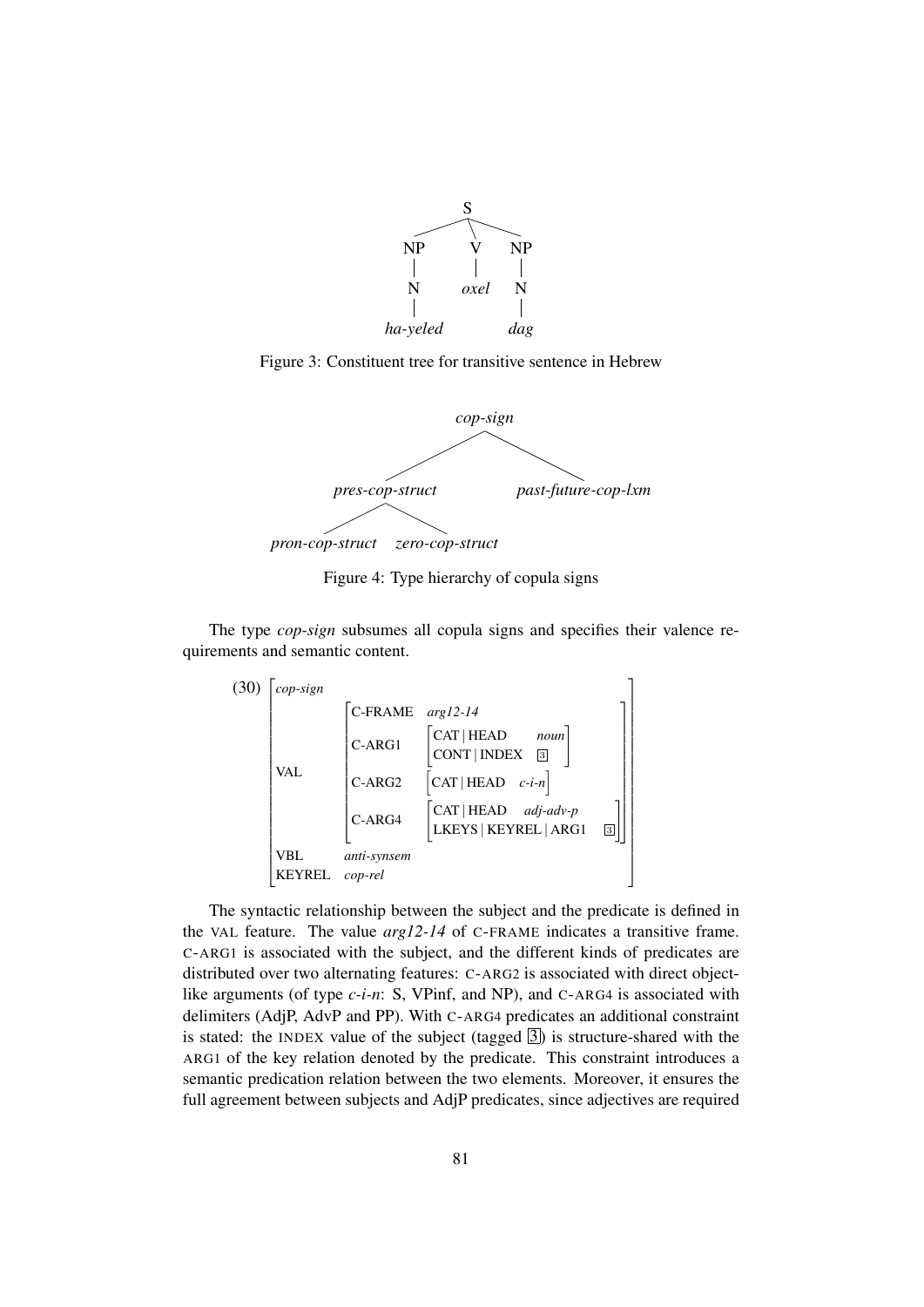to agree with the noun they modify (i.e., the ARG1 of their key relation), whether predicationally or attributively.

Similarly to Van Eynde, and contrary to previously mentioned HPSG analyses, the semantic content of the copula is not vacuous. Rather, the semantic function of the copula in all three constructions is to link the INDEX of the subject with that of the predicate in *copula-rel*. <sup>4</sup> Unlike standard accounts, KEYREL is specified in the type hierarchy, rather than the lexicon, so that all the three types of copulas inherit this constraint.

The similarity between the two types of constructions ends when the categorial status of the copular element is considered, and thus two immediate subtypes are defined: *pres-cop-struct* and *past-future-cop-lxm*. Following Doron (1983) we posit that the past and future tense forms of *haya* are truly verbal, while the present tense copula, Pron, is the realization of agreement features.

The lexeme type of *haya* inherits the syntactic and semantic characterizations of *cop-sign*. The lexeme-specific information defined for it are its category, tense specification, and the structure-sharing of its RELS feature with KEYREL.<sup>5</sup>



The type *pres-cop-struct* is of subtype of *in-const-struct*, and, as such, licenses the combination of a parsed structure with the next word. The constraints on this type require that the HEAD and VAL features of the structure parsed so far be 'passed up' to the newly parsed structure. Moreover, it constrains tense to be 'present'. Naturally, this information is inherited by the two subtypes, which account for the alternation between copular and copula-less constructions.

| (32) | pres-cop-struct                                         |                                                                   |
|------|---------------------------------------------------------|-------------------------------------------------------------------|
|      | HEAD                                                    | $\exists$ aux-subcompl                                            |
|      | VAL                                                     | 2                                                                 |
|      | <b>INDEX</b>                                            | $ TENSE$ present                                                  |
|      | <b>KEYREL</b>                                           | 3                                                                 |
|      | <b>ARGS</b>                                             | <b>HEAD</b><br>◫<br><b>VAL</b><br>$\frac{2}{synsem}$<br> ,<br>VBL |
|      | $C-CONT   RELS \langle  \overline{\mathbf{3}}  \rangle$ |                                                                   |

<sup>&</sup>lt;sup>4</sup>This is illustrated in the MRS structures discussed in section 4.3.

<sup>&</sup>lt;sup>5</sup>Angle brackets with exclamation marks  $(\langle \cdot \cdot \cdot \cdot \rangle)$  are used for representing difference lists in HPSG grammar implementations.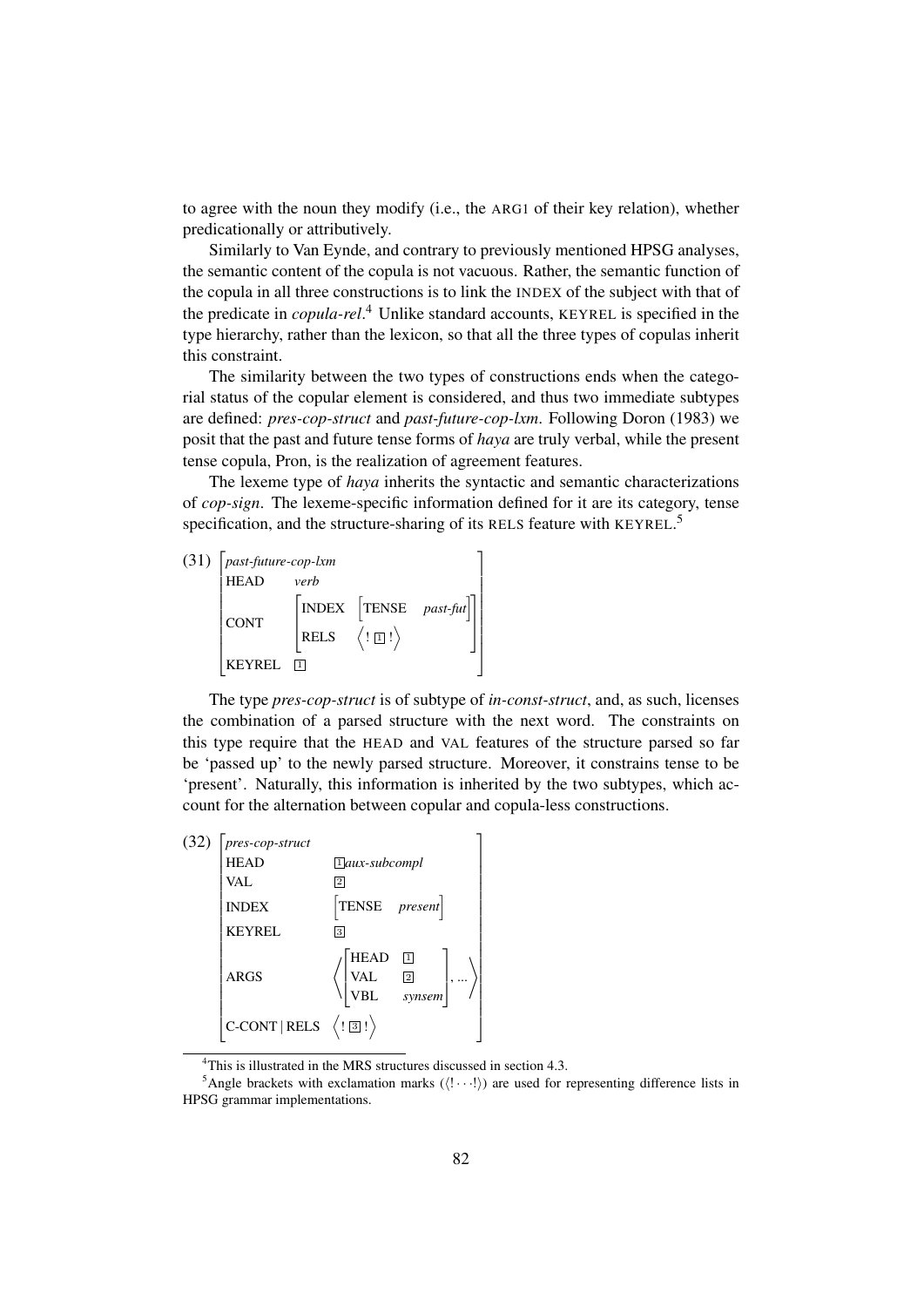One subtype, *pron-cop-struct*, licenses the combination of a parsed structure (the first element in ARGS) with Pron (*pron-cop*, the second element in ARGS). In addition to all the constraints inherited from its supertypes, this particular type ensures number-gender agreement between the subject (C-ARG1 in the parsed structure) and Pron.

$$
(33) \begin{bmatrix} \text{pron-cop-struct} \\ \begin{bmatrix} \text{VAL} | \text{C-ARG1} \end{bmatrix} \begin{bmatrix} \text{NDEX} \begin{bmatrix} \text{NUM} & \boxed{1} \\ \boxed{2} \end{bmatrix} \end{bmatrix}, \\ \begin{bmatrix} \text{ARGS} & \begin{bmatrix} \text{pron-cop} \\ \text{INDEX} \end{bmatrix} \begin{bmatrix} \text{NUM} & \boxed{1} \\ \text{GEN} & \boxed{2} \end{bmatrix} \end{bmatrix} \end{bmatrix}
$$

The Pron element that appears in the ARGS list was shown here to be distinct from verbs, pronouns, and clitics. For this reason we define for it a separate category with a specific head feature: *pron-cop*. The definition of the singular-masculine Pron *hu* 'he' is given in (34).

$$
(34) \begin{bmatrix} \text{sgm-pron-cop} \\ \text{STEM} & \langle h u \rangle \\ \text{CAT} & [\text{HEAD pron-cop}] \\ \text{CONT} & [\text{NDEX} & [\text{GEN } \text{masc}] \\ \text{RELS} & \langle \text{!!} \rangle \end{bmatrix}
$$

The licensing of zero copula is achieved by the second subtype, *zero-copstruct*, a unary rule which introduces the empty Pron. In practice this means that the rule imposes the constraints of *cop-sign* (and *pres-cop-struct*) on the parsed structure without attaching a phonologically realized Pron. It should be noted that although we do not define a phonologically empty Pron in the lexicon, in employing such a unary rule we are in fact proposing the existence of an underlyingly present empty Pron.

$$
(35) \begin{bmatrix} zero-cop-struct \\ ARGS & \langle struct \rangle \end{bmatrix}
$$

The type hierarchy proposed here captures the similarities and differences between the three different nonverbal predicate constructions found in MH: the present tense construction, with and without Pron, and the past/future construction with inflected *haya* 'be'. The non-standard grammar design adopted here introduces into the type inventory of the grammar a new type *structure*, which licenses the incremental construction of a representation. The proposed grammar makes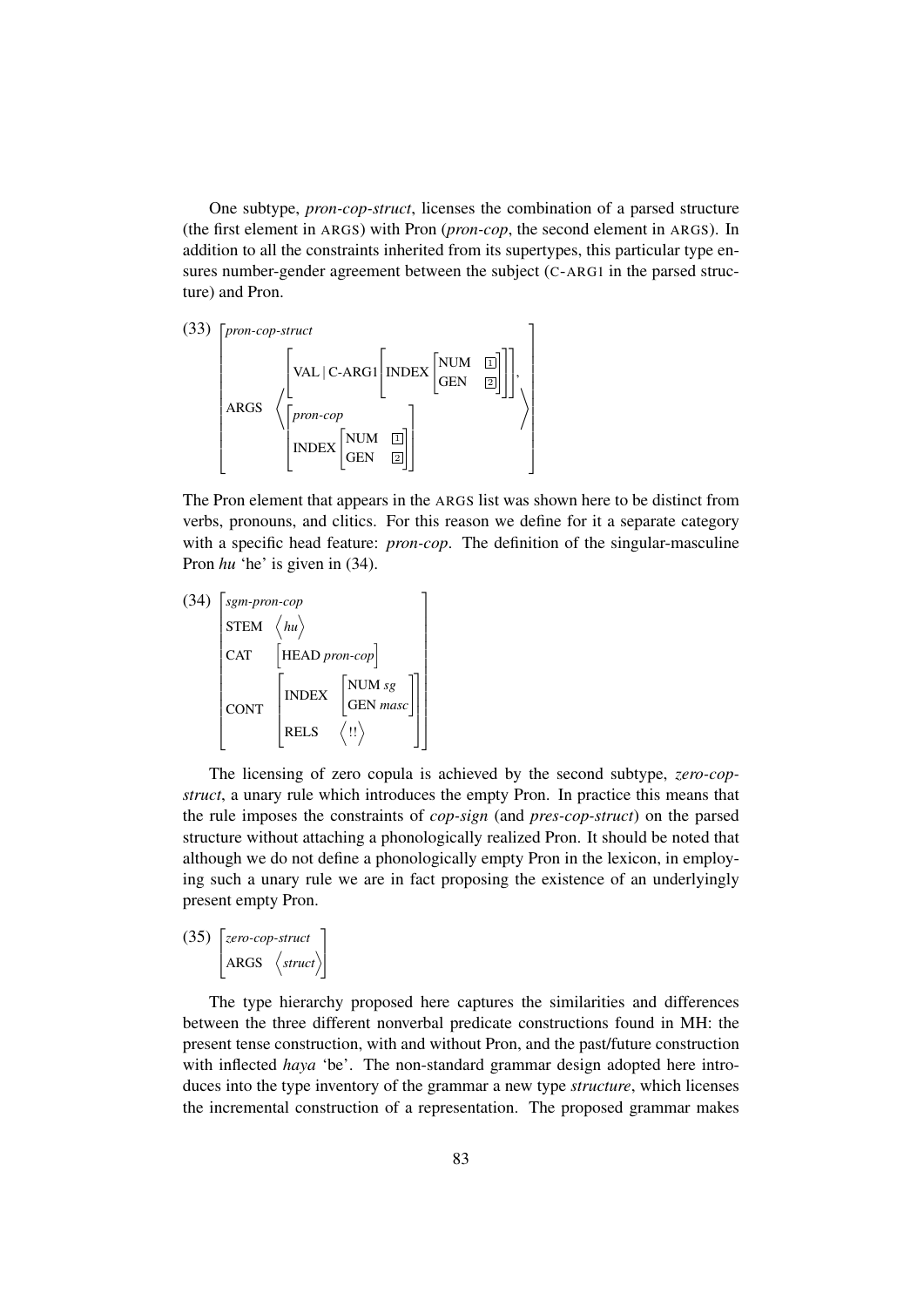use of binary parsing rules which incorporate 'the next word' into the structure, and unary parsing rules, which in effect incorporate empty elements and which impose constraints on the structure by way of type inheritance.<sup>6</sup> As will be shown in the next section, in adopting an incremental parsing design we do not lose information regarding the constituent structure and semantic relations between the different components of the sentence. This information is reflected in the constituent tree and MRS representation that are produced by the grammar.

#### 4.3 Example Analyses

In order to illustrate the proposed analysis and its implementation we will first consider the following simple zero-copula construction:

(36) ha-oto (hu) po

the-car (he) here

'The car is here.'

The parse tree produced for this sentence is shown in Figure 5. The parse begins similarly to the standard transitive structure illustrated in Figure 2 above. However, once the parser consumes the first NP constituent the analysis diverges. In the simple transitive clause case, the *vbl-struct* type licenses the introduction of the verb. In the zero-copula construction there is no phonologically realized verb or copula. Instead the parser assumes a null copula, a step which is licensed by the *zero-cop-struct*, a unary rule, and then proceeds to consume the adverbial predicate *po* 'here'.

In the constituent structure produced for this sentence (Figure 6) a phonologically null Pron is represented. As was discussed earlier, the application of the unary *zero-cop-struct* rule on the parsed structure imposes the syntactic and semantic properties associated with the copular construction. Consequently, the feature structure which is associated with the fully parsed sentence captures the semantic relations between the subject and predicate, regardless of the occurrence or absence of a copular element. The MRS of the sentence in (36) given in (37).



<sup>&</sup>lt;sup>6</sup>It should be noted that the use of this empty element is constrained to a very specific context.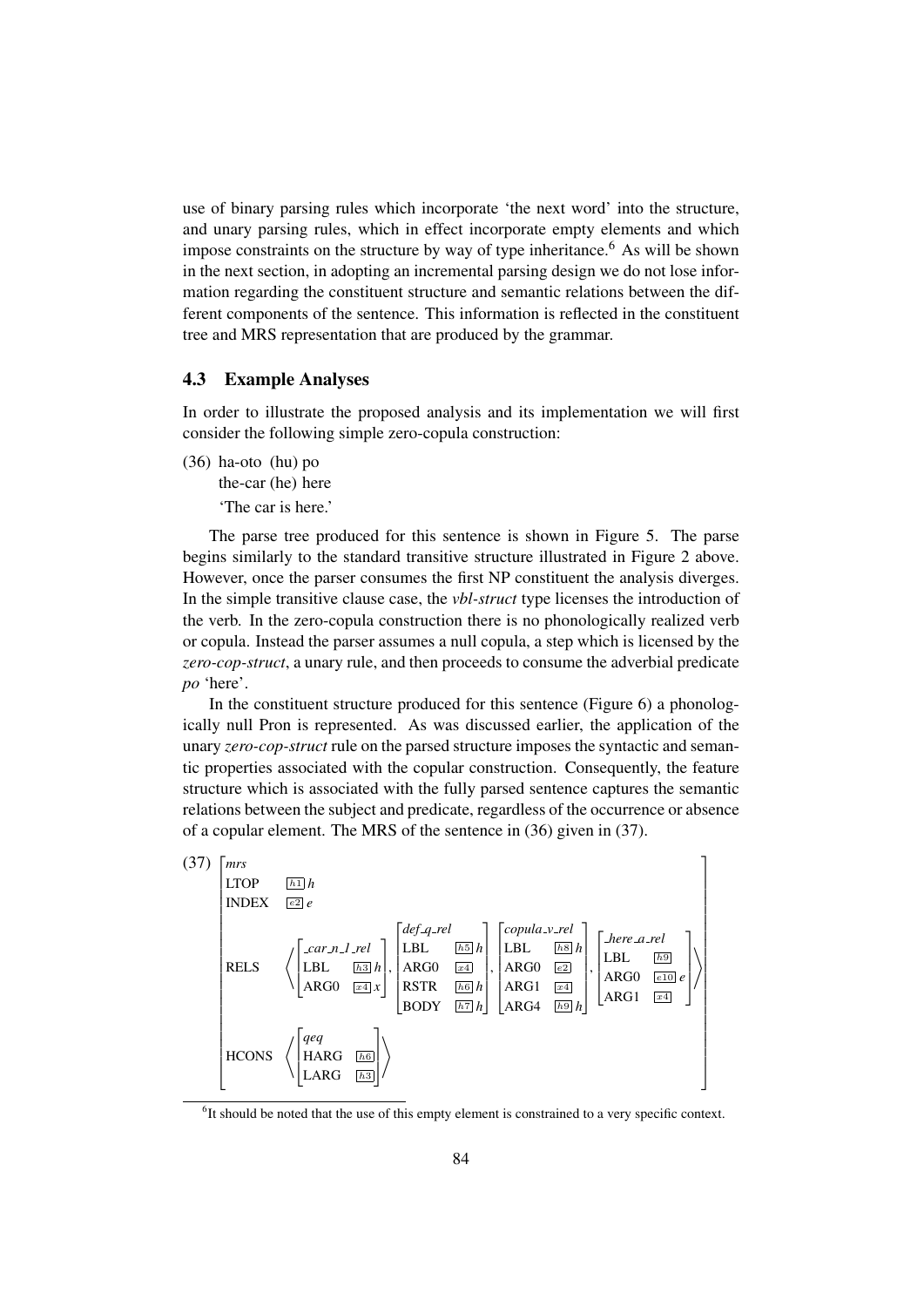

Figure 5: Parse tree for copula sentence with zero copula in Hebrew

 $\mathbf{I}$ 



Figure 6: Constituent tree for copula sentence with zero copula in Hebrew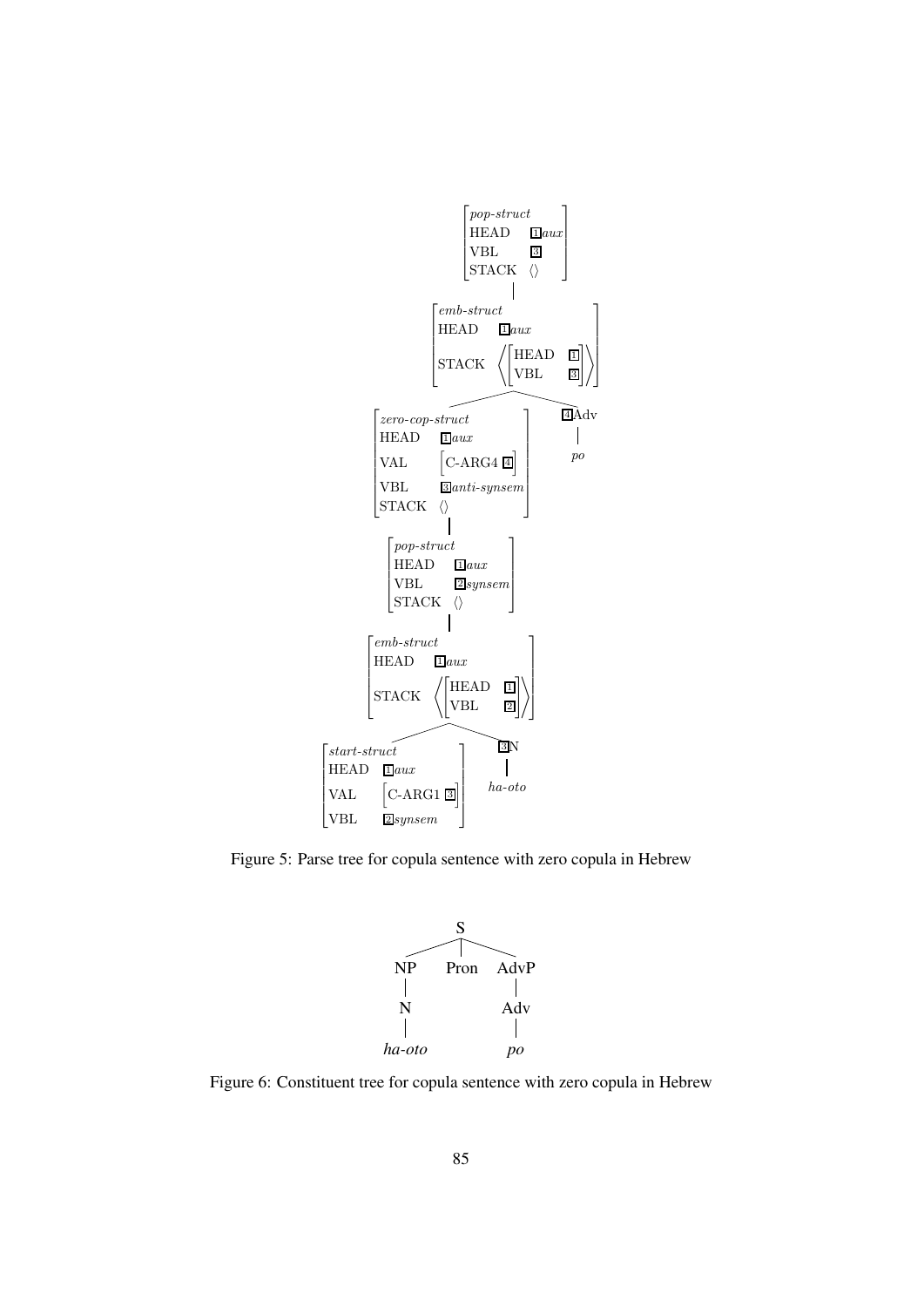The *copula v rel* relation links ARG1 with ARG4, where the value of the former is the INDEX of the subject (tagged  $\overline{X4}$ ), and the latter is the label of the relation denoted by the predicate (tagged  $\overline{h9}$ ). Moreover, the value of ARG1 in the Adverbial *here\_a\_rel* relation is structure-shared with the INDEX of the subject. These links are defined in the supertype *cop-sign*.

A different case is VPinf predicates, which are realized as ARG2 complements. The following MRS is a representation of the semantics of the sentence given in (3) ('The goal is to enjoy.').



Here, in *copula\_v\_rel* ARG1 is the INDEX of the subject (tagged  $\overline{X4}$ ) and ARG2 is the event INDEX of the *\_enjoy\_v\_1 \_rel* relation, denoted by the VP (tagged  $e^{9}$ ).

A more complex case is the construction which led Bender (2001) to conclude that empty elements are necessary in order to account for copula absence in AAVE: complement extraction. The key example which Bender used to illustrate this challenge is *Where your car?*, where a predicative phrase is extracted, yet there is no phonologically realized element where this extraction can be registered. An additional complication to this construction is the case exemplified in (39), where a predicate is extracted from a zero-copula construction, leaving behind an adverb. The zero copula in this case not only records the extraction but is also accessible for modification.

(39) eifo where you.2SM think.SF that-the-car now ata xoshev she-ha-oto axshav? 'Where do you think the car is now?'

Our grammar handles such cases and produces the correct analysis. The constituent tree constructed for this sentence is given in Figure 7. Note the empty Pron and the  $AdvP<sub>i</sub>$ , indicating the extraction site.

#### 4.4 Implementation and Evaluation

The analysis proposed here is implemented with the LKB system (Copestake, 2002) as part of HeGram, a computational grammar of Modern Hebrew. HeGram is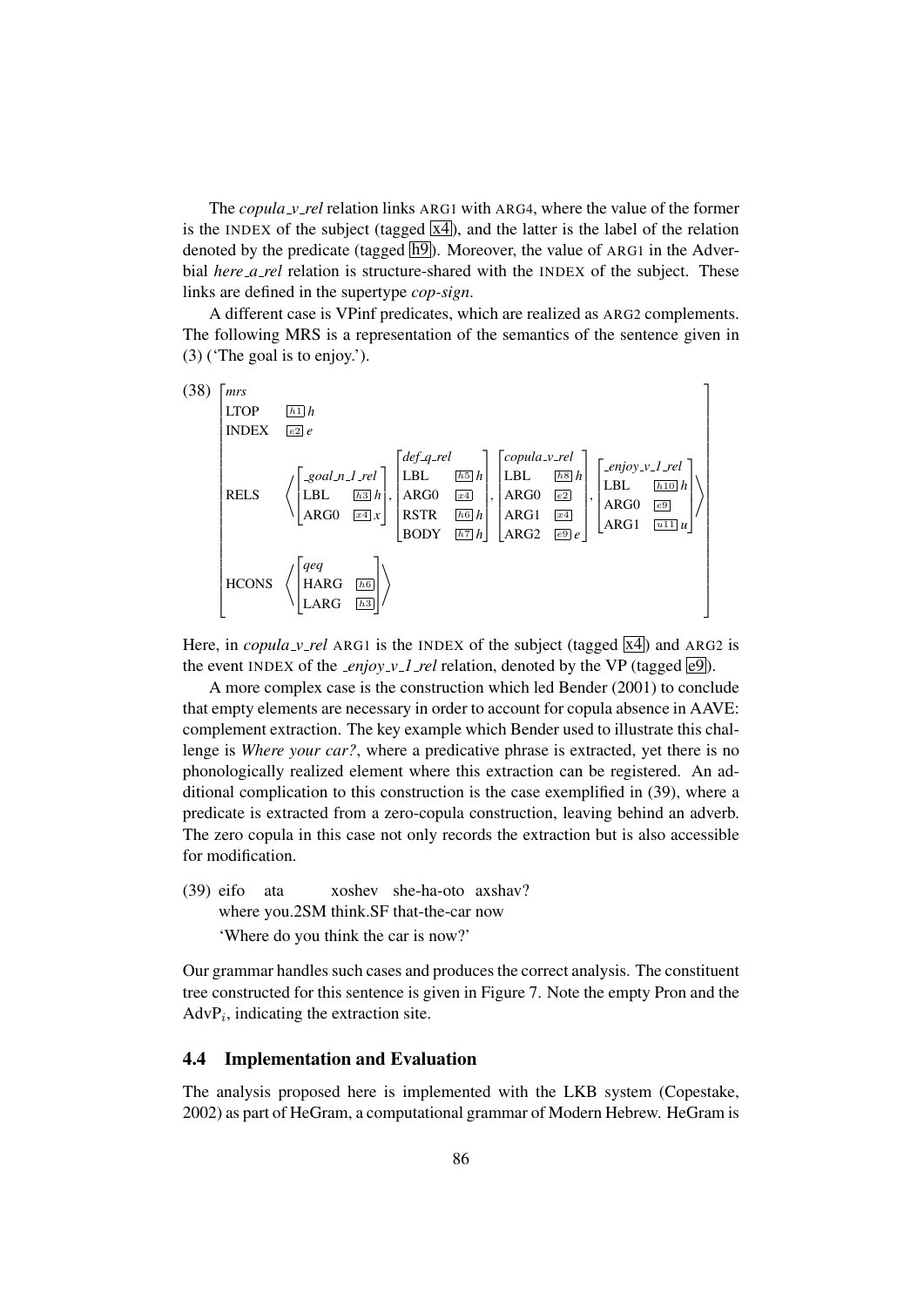

Figure 7: Complement extraction

based on the Norsyg grammar (http://moin.delph-in.net/NorsygTop), and is a part of the DELPH-IN effort (http://www.delph-in.net/). We integrated into the grammar a wide-coverage morphological processor of Hebrew (Itai & Wintner, 2008), thereby obtaining broad coverage and robustness. Consequently our lexicon now includes over 30 thousand lemmas, or some 150,000 inflected forms. The grammar covers basic clause structures such as main clauses, subordinate clauses, relative clauses and infinitival VPs. It handles long distance dependencies, modification, word order, agreement and object marking.

To test the grammar, we created a test suite of positive and negative items in the format of [incr tsdb()] (Oepen & Flickinger, 1998). The suite tests agreement between the subject and the AdjP predicate and between the subject and Pron, empty copula constructions, word order alternations, and subject and predicate extraction (including extraction from subordinate clauses).

Our grammar fully covers the positive items, assigning the correct expected syntactic and semantic structures to all of them. In terms of negative examples, the grammar slightly overgenerates. This is due to the fact that the binary copula construction is allowed to insert a Pron *after* the predicate and the subject. While this is grammatical for regular verbs, including *haya* and its inflected forms, it is strongly questionable for Pron. We have not yet decided whether or not this should be ruled out by the grammar.

Not covered by the grammar are: the interface between syntax, semantics, and pragmatics<sup>7</sup>; constraints on the choice between copula and zero copula; the interaction between copular constructions and the existentials; the complex agreement between NP subjects and NP predicates; and copular constructions with *ze* as cop $ula<sup>8</sup>$ . These issues are left for future research. In addition, we plan to investigate similar constructions in Standard Arabic and explore the possibility of adapting the MH grammar to account for them.

 $^7$ Müller (2009) distinguishes between three types of copular constructions (equational, predicational, and specificational) and argues that a uniform analysis of all three is inappropriate.

<sup>&</sup>lt;sup>8</sup>The differences and similarities between the two types of pronominal copulas are discussed by Greenberg (2008).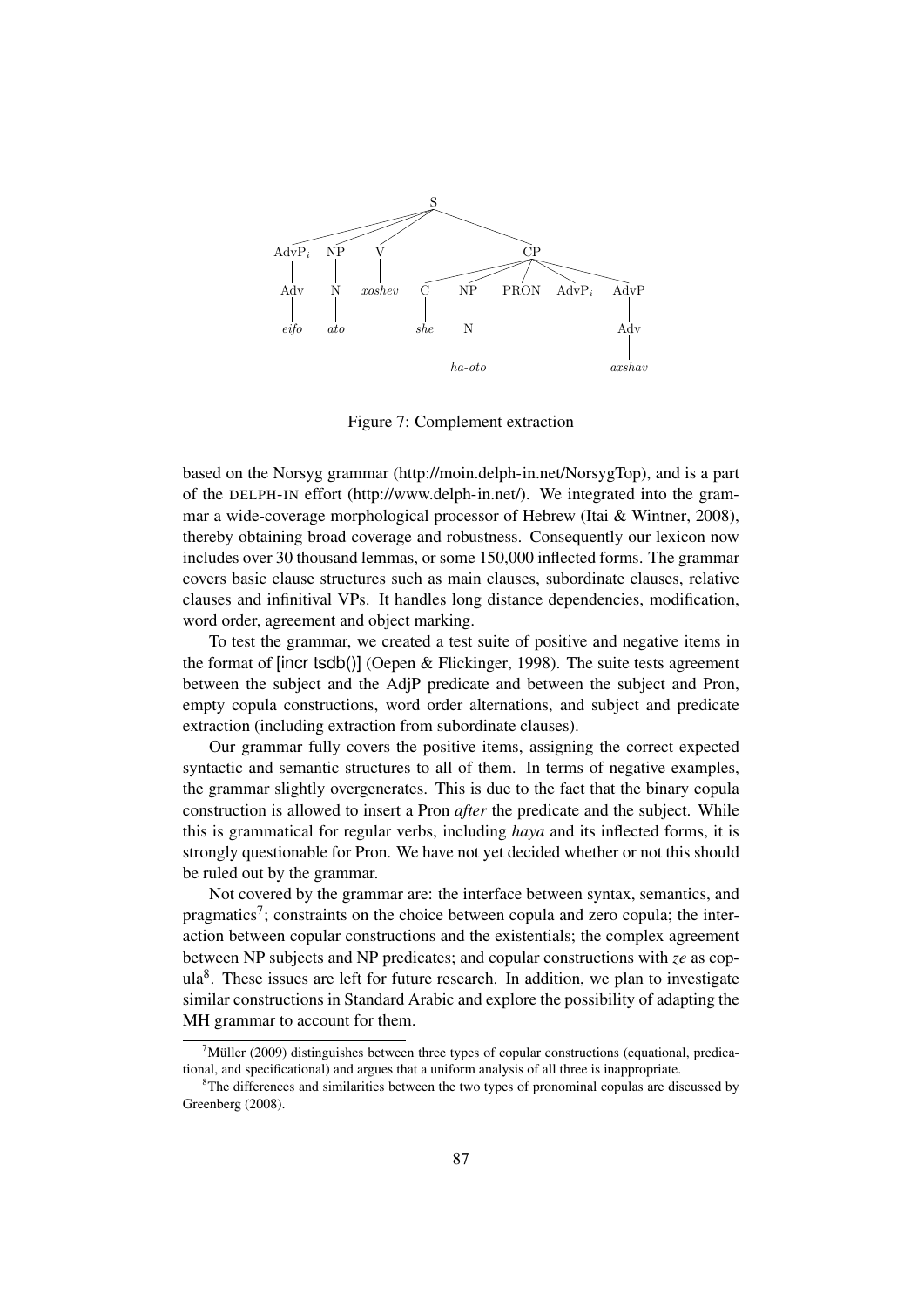## References

- Baroni, Marco, Silvia Bernardini, Adriano Ferraresi & Eros Zanchetta. 2009. The WaCky wide web: a collection of very large linguistically processed webcrawled corpora. *Language Resources And Evaluation* 43(3). 209–226.
- Bender, Emily M. 2001. *Syntactic variation and linguistic competence: The case of AAVE copula absence*: Stanford University dissertation. http://faculty. washington.edu/ebender/dissertation/.
- Copestake, Ann. 2002. *Implementing typed feature structure grammars*. Stanford: CSLI publications.
- Davies, Mark. 2004-. BYU-BNC. (Based on the British National Corpus from Oxford University Press) Available online at http://corpus.byu.edu/bnc/.
- Doron, Edit. 1983. *Verbless predicates in Hebrew*: University of Texas, Austin dissertation.
- Falk, Yehuda N. 2004. The Hebrew present-tense copula as a mixed category. In *Proceedings of the lexical functional grammar 04 conference (lfg-04)*, .
- Ginzburg, Jonathan & Ivan A. Sag. 2000. *Interrogative investigations: the form, meaning, and use of English interrogatives*. Stanford, California: CSLI Publications.
- Greenberg, Yael. 2008. Predication and equation in Hebrew (nonpseudocleft) copular sentences. In Sharon Armon-Lotem, Gabi Danon & Susan Rothstein (eds.), *Current issues in generative Hebrew linguistics*, 161–196. Amsterdam: John Benjamins Publishing.
- Haugereid, Petter & Mathieu Morey. 2012. A left-branching grammar design for incremental parsing. In Stefan Müller (ed.), *Proceedings of the 19th international conference on HPSG*, 181–194. http://cslipublications.stanford.edu/ HPSG/2012/haugereid-morey.pdf.
- Henri, Fabiola & Anne Abeillé. 2007. The syntax of copular construction in Mauritian. In Stefan Müller (ed.), *The proceedings of the 14th international conference on HPSG*, 130–149. Stanford: CSLI Publications. http://cslipublications. stanford.edu/HPSG/8/.
- Itai, Alon & Shuly Wintner. 2008. Language resources for Hebrew. *Language Resources and Evaluation* 42(1). 75–98.
- Müller, Stefan. 2002. Multiple frontings in German. In Gerhard Jäger, Paola Monachesi, Gerald Penn & Shuly Winter (eds.), *Proceedings of Formal Grammar 2002*, Trento. http://hpsg.fu-berlin.de/∼stefan/Pub/mehr-vf.html.